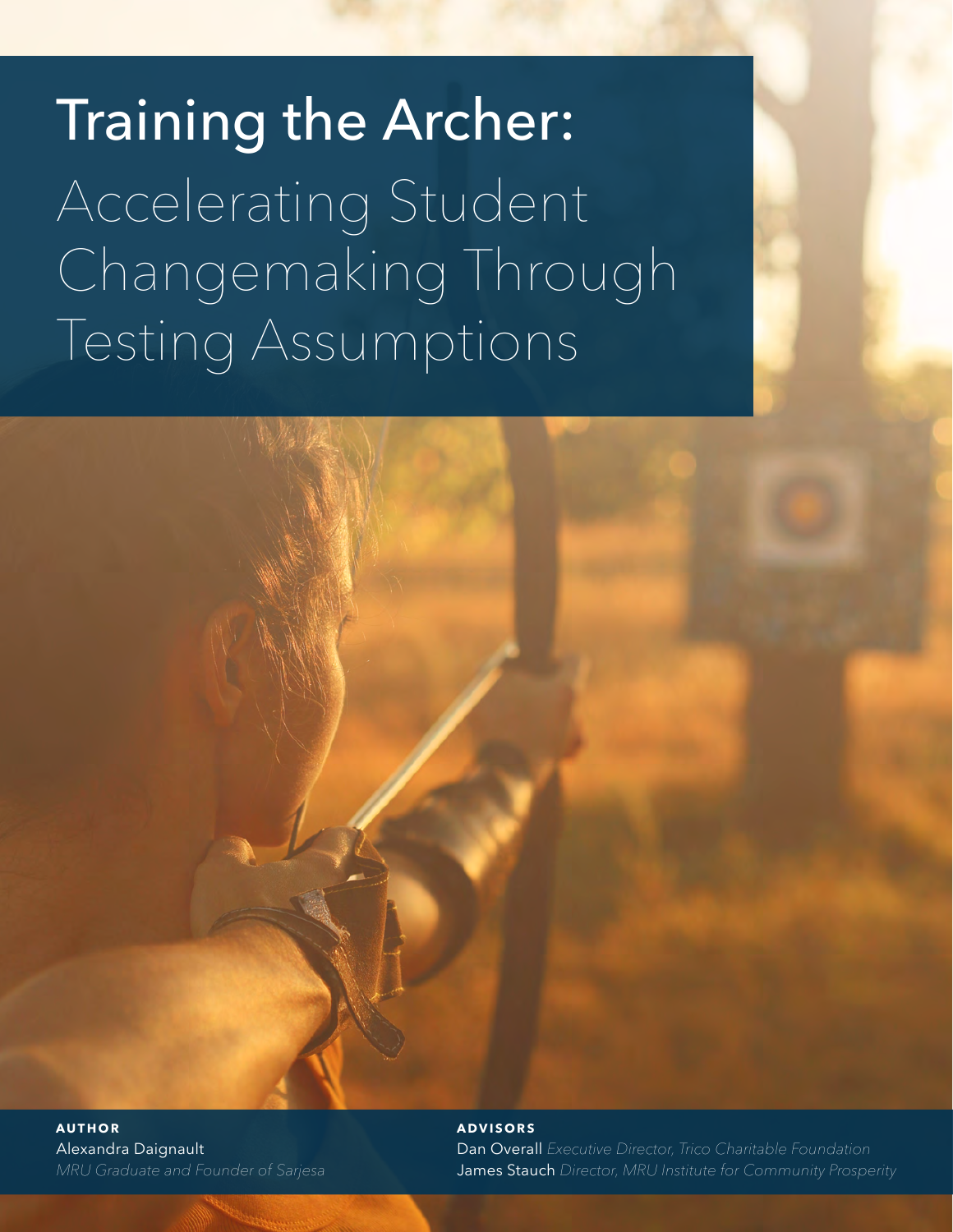

### **ABOUT THE TRICO CHARITABLE FOUNDATION**

Established in 2008, the Trico Charitable Foundation seeks to close gaps in society by provoking innovation and building capacity in social entrepreneurship. Its work focuses on the Canadian context through four key areas: 1) local capacity building tools and funding for nonprofit social enterprises in Alberta; 2) a biennial Social EnterPrize, which celebrates mature Canadian social enterprises (for profit and not-for profit) and commissions case studies on the recipients; 3) The World of Social Entrepreneurship, an annual event in partnership with the local community that brings some of the best and brightest examples of social entrepreneurship from around the world to Calgary; and 4) nurturing social entrepreneurship in Canada's post-secondary institutions.



As part of Mount Royal University's commitment to providing an extraordinary experience for undergraduate students, the Institute for Community Prosperity connects students with social impact learning through applied, community-partnered research, creative knowledge mobilization and systems-focused education. The Institute designs and hosts learning experiences to help students lead transformative change in their communities.



### **ABOUT THE INSTITUTE FOR COMMUNITY PROSPERITY**

As a funder, capacity builder and convener, RECODE - a project of the McConnell Foundation - supports the capacity of schools to weave social innovation tools and practices into the very fabric of campus and community culture. Through working groups and national gatherings, RECODE brings together individuals in post-secondary to learn from each other and amplify their social impact.

### **ABOUT RECODE**

The report is publicly available for distribution in electronic format, with a limited number of colour copies available on request. This work is licensed under a Creative Commons Attribution-NonCommercial-NoDerivatives 4.0 International License.

- 
- 
- 

Alexandra Daignault is a 2018 graduate of Mount Royal University (MRU), where she Majored in English, and Minored in Indigenous Studies and Innovation & Entrepreneurship. A recipient of many awards and scholarships, including being honoured as a 2018 American Express Leadership Academy Emerging Innovator, she has presented at numerous conferences and workshops across North America, and has been an active member of the MRU student body. Alexandra has worked as a summer student at the Trico Charitable Foundation, as a Community Outreach Coordinator with the YMCA, and as a volunteer with the Alex Community Food Centre and Calgary Reads. She currently owns and operates a social enterprise called Sarjesa.



### **ABOUT THE AUTHOR**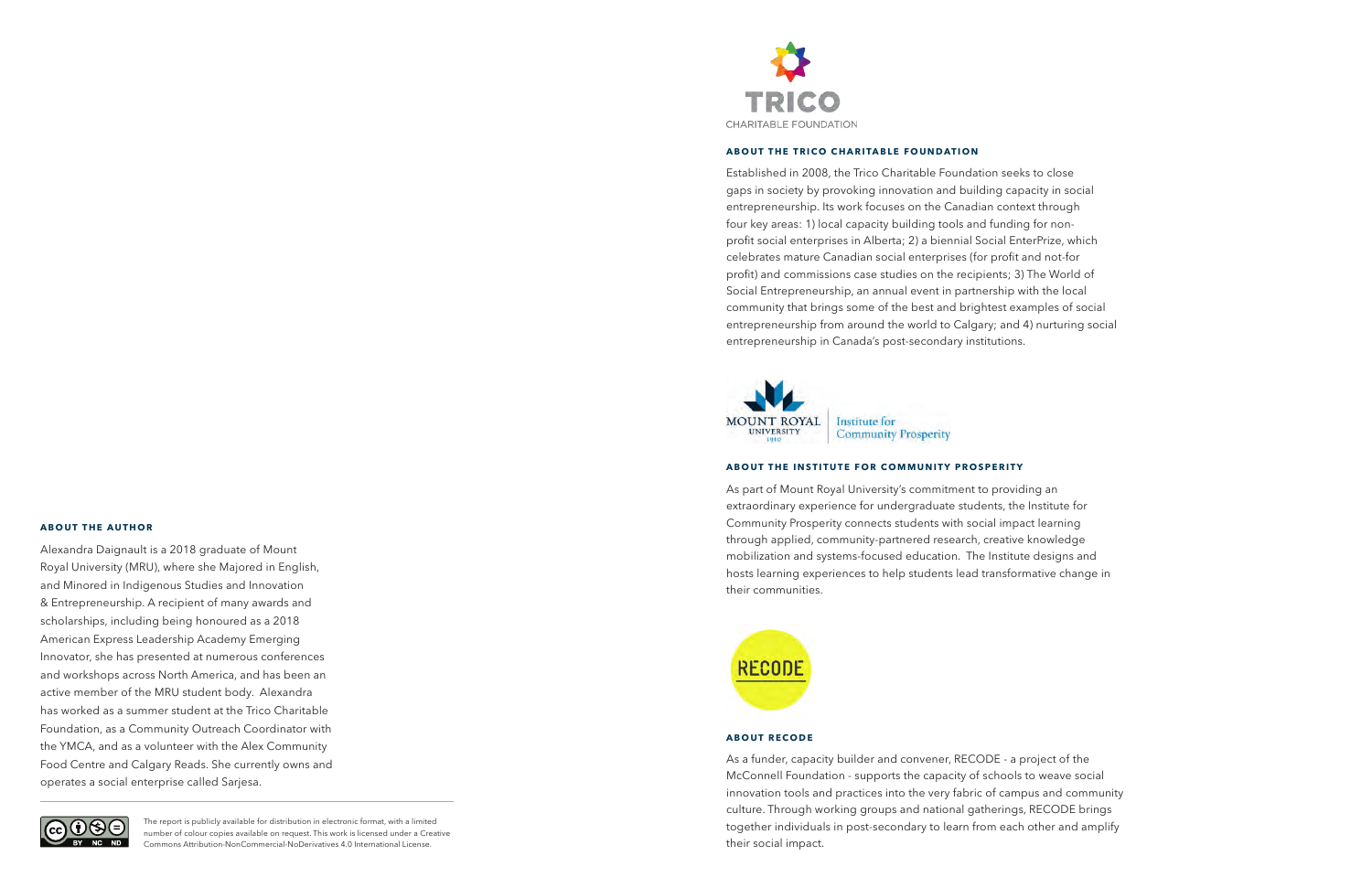the educational paradigm we inhabit still involves rote knowledge transmission and memorization - students sitting in desks, memorizing theoretical models, facts and figures until they could repeat it back sufficiently - much has also changed: Today we are embracing a more "hands on" blended, experiential and inquirybased learning approach, where students acquire knowledge by moving through and interacting with the world around them.  $^1$  Accompanying this shift, we are starting to see more courses and activities in designthinking, entrepreneurship and social innovation. While many social scientists may have concerns about the rise

This report sets out to understand if, and how, Canadian post-secondary students might be using tests, experimentation and effective learning to advance a social or environmental cause they are passionate about. Education has changed greatly over the past thirty years, challenged by new learning techniques that have fundamentally changed the way we can access knowledge, individually and collectively. While much of While the shift may be more pronounced within the primary and secondary school environments, we are also beginning to see this shift within post-secondary and within academia,  $^3$  frequently in academic environments that have their roots in communitycollege or polytechnic applied learning environments. As well, the discourse of social entrepreneurship, as a form of changemaking, appears to have emerged simultaneously in both the systems-focused social innovation discourse and in the venture-focused social enterprise discourse. 4

*But it is important to " remember that building a toolkit is more than just putting arrows in your quiver. It is about learning, over time, through disciplined practice, how to become an archer."*

## **The Archer's Stance: Learning Our Way Into Social Impact**

"social impact educators are increasingly coming up against the limitations of their existing systems, which were built in an era

of innovation approaches within the academy, they may be heartened by the call in this analysis for students and educators to apply more critical 'scientific' mindsets and methods in changemaker learning. Testing, experimentation and effective learning are necessary to avoid path-dependent, solution-specific learning paths, which may not only be ineffective, but in their worst forms can bring harm to people and communities. These primary shifts and movements within the education system are impacting both the practice and discourse of what we might call "social leadership" or "changemaking." In the same ways that traditional education is transforming, so must social impact education transform. As noted by Dr. François Bonnici, 2 Since the opening of the Skoll Centre for Social Entrepreneurship at Oxford in 2003, there has been a rise in programs on campuses that blend social impact education with entrepreneurship - and we are now seeing social innovation and changemaking courses become integrated into business education.<sup>6</sup> With the creation of new social entrepreneurship or social innovation academic programs, campus social venture incubators and accelerators, university-partnered social labs, new community-engaged learning models, and national initiatives such as RECODE (in Canada) and Campus Compact (in the US), and international accreditation such as the Carnegie Community Engagement designation and Ashoka Changemaker Campus designation, there appears, on the surface at least, to be a robust emerging infrastructure for supporting student changemakers. However, this

of increasing specialization and to serve the production of knowledge, not its application. Some educators are starting to change these systems, disrupting and innovating from within."

As social changemaking continues to grow as a global movement, it is benefitting from more attention at the post-secondary level. As Zaid Hassan notes: 5

"[changemakers] are a new breed – they're not simply scientists or academics, and neither are they activists or entrepreneurs. They're all of these things and a few things we don't have good names for yet."

growth also means that post-secondary institutions must dig deeper into the core competencies of social

 $\frac{4}{5}$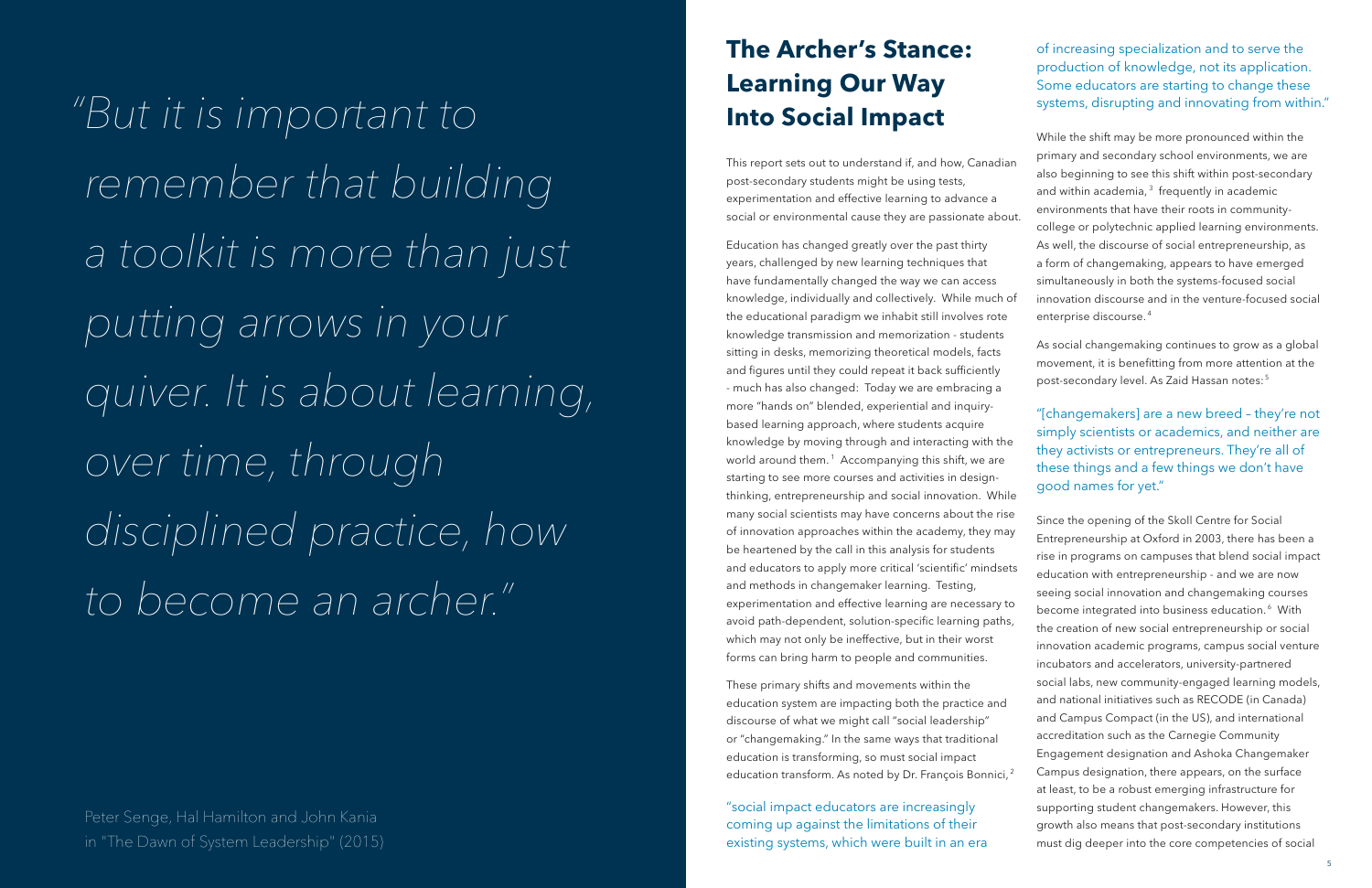Thus, just like the practice of learning to be an archer, entrepreneurship becomes a continual process of theorizing, testing, learning, and integrating/iterating – allowing solutions, movements, and ideas to accelerate their growth and deepen their impacts in a highly logical and methodical way. These processes and tools can be just as effective within the realm of social changemaking, where testing, measuring and iterating structures for impact become imperative to creating lasting positive

social entrepreneurship is not about rotes: Even as the discourse changes, grows, and shifts, some Pirector of "Lean Impact" notes: The dialogue between these two contrasting and intertwined schools of thought has led to a dynamic and shifting conversation, one that is reflected in academic literature; forming the tentative beginnings of what is now a large and still emerging field of changemaking. clear patterns, themes and structures in student learning emerge. The analysis that follows suggests that in order to address issues of impact, growth, and sustainability, a combination of social innovation and traditional entrepreneurial tools are necessary.

## **Placing the Target: Lessons from Lean Impact**

Ann Mei Chang served as the Chief Innovation Officer and Executive Director of the U.S. Global Development Lab at USAID. With a background in the world of high tech, she is a major proponent of "lean start-up" as a methodology that has relevance not just for tech startups, but also for radical social impact initiatives. In an interview with Eric Reis, Ann Mei Chang the Executive

generating earned income or even about incremental innovations in the social sector. It is about innovations that have the potential for major societal impact by, for instance, addressing the root causes of a social problem, reducing particular social needs, and preventing undesirable outcomes."

Some students, such as those in policy studies or international development education, are drawn to this school - where a complex melange of public intervention, cross-sector collaboration and broadscale mindset, culture or market shifts may be required. The *social enterprise* school, on the other hand, attributes

The *social innovation* school of thought and action holds that  $^{\circ}$ 

impact changemaker learning. This includes developing practices and methodologies for supporting all stages of innovation, from understanding the complex nature of social and environmental challenges, including human agency and community dynamics, through initial ideation, prototyping and scaling.  $^7$ 

> "social entrepreneurs are one species in the genus entrepreneur. They are entrepreneurs with a social mission. However, because of this mission, they face some distinctive challenges and any definition ought to reflect this."

It is important to also distinguish the work and aims of social entrepreneurs from entrepreneurship generally. Social entrepreneurship pioneer Greg Dees wrote that <sup>11</sup>

Ash Maurya, drawing heavily on the scientific method, writes: "After the introduction of the scientific method, there was a marked increase in the pace of breakthrough discoveries. Both science and entrepreneurship operate under conditions of extreme uncertainty, so the thinking goes that the adoption of some entrepreneurial method might do for business innovation what the scientific method did for scientific discoveries: dramatically accelerate the pace. This is the core message of the Lean Startup methodology. The closest equivalent to a scientific experiment in innovation is a cycle around the Build-Measure-Learn validated learning loop." 14

impact. To this point, Nogah Kornberg, Associate Director of I-Think, writes: "Success is a student's ability to test their models, understand their limits and modify their understanding as appropriate." <sup>19</sup> As the world of changemaking and social innovation continues to grow, small experiments and tests could go a long way toward She adds "there's very little room for experimentation, for risk taking, for iteration. You have to stick to the letter of the proposal. That's not a great way to innovate." 13 Chang advocates for the use of small scale, inexpensive tests and experiments to help deepen and leverage social impacts in a way that is parallel to Maurya's "Build-Measure-Learn" loop.

The lean startup methodology is grounded in the process of managing one's learning through feedback and iteration. It attempts to eliminate dangerous solution-specific uncertainties by running tests, collecting feedback, and adapting accordingly. 15 Maurya goes on to explain how scientists "use experiments to validate (or invalidate) their model" 16 delving into why entrepreneurs need "simple abstractions to help deconstruct the complex problems of building a repeatable and scalable business." 17 He contends that in many ways the disciplines of entrepreneurship and science run parallel to each other, and that businesses should adopt the model of testing and temporarily validating best guesses – adopting them as strategy until they are rendered useless and need to be revisited. 18

The way in which the world understands changemaking, both in practice and as a field of intellectual inquiry, is still rapidly emerging, and it will take many voices and perspectives to drive it forward. Continually, scholars, practitioners, changemakers, and teachers grapple with questions like: how can movements, ventures, and other 'solutions' create sustainable impact? What are the key resources needed for a changemaking solution

to thrive? How are changemakers to work through challenges and assumptions integral to their solution? These questions provide fertile soil for the development of theory, discourse and practice around social changemaking.

As an interdisciplinary field, changemaking requires that we cross borders both within our respective disciplines and within the world to create lasting and high-impact solutions to the world's most pressing problems. For example, some of the tools used within the discourse of entrepreneurship may prove of use when tackling the question of working through challenges and key assumptions. In particular, we look to "lean startup" methodology for inspiration.

Indeed, social entrepreneurs, or changemakers, engaged in any sort of social solution, face both the traditional issues of viability and sustainability, as well as issues unique to their social impact. Dees went on to explain that, instead of being motivated by "wealth", the acquisition of capital and resources are sought in support of a central social mission. 12

> "The traditional approach to global development, and much of the social sector, is to run fairly large size programs that are usually designed in detail upfront, then executed accordingly."

## **Different Quivers for Different Arrows: Social Innovation v. Social Enterprise**

Despite the fact that texts like *Getting Beyond Better* 8 touch on testing and identification of assumptions on a surface level, there is no authoritative body of work dedicated to developing a process specific to social enterprise development, nor, more broadly, to social entrepreneurship or changemaking.

This report focuses on how post-secondary students in Canada, who are identified as being on a changemaking learning pathway, identify and test assumptions as part of their learning.

more weight to an individual entrepreneur's ability to use business models to affect social change.<sup>10</sup> Students with more of a venture mindset, where this is an identifiable gap or opportunity that can be filled within a short-to-medium term horizon, are drawn to this latter school. Not surprisingly, there are tensions between these schools, though both could undoubtedly benefit from more cross-communication and overlap.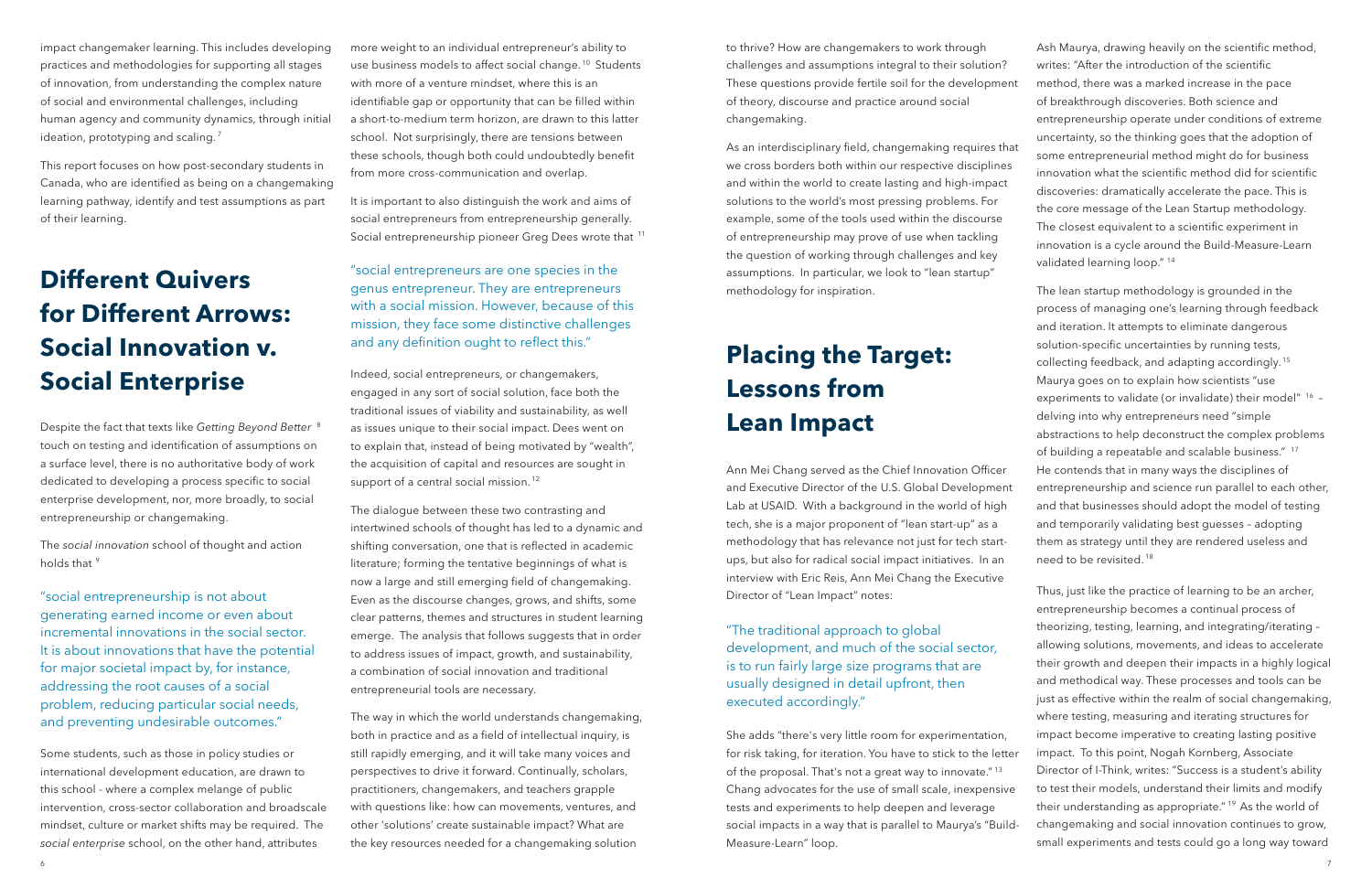## **Drawing the Bow: Our Collaborative Project**

Working in a collaborative partnership between the Trico Charitable Foundation, the Institute for Community Prosperity at Mount Royal University, as well as the RECODE network, we designed interview questions to build a strong understanding of how students were learning their way into changemaking. Students were interviewed and recorded by phone. All interviews were conducted in English, reviewed and transcribed by the author. The interview structure was semi closed, with students answering specific interview questions while allowing room for elaboration and anecdote. The goal of this approach was to understand the thought process of if and how students and their social initiatives were hypothesizing, testing, learning, and growing from identifying and resolving assumptions.

Keeping the techniques of various disciplines in mind, the Trico Charitable Foundation has worked to develop a set of resources to assist changemakers in developing their skills and techniques through a disciplined practice of hypothesizing, testing and learning. The goal is to strengthen them as the leaders of social change as well as the social solutions they grow in the world. As a multi stakeholder undertaking, the Foundation developed the

- $\rightarrow$  How students became engaged in the social or environmental challenge they were seeking to address;
- $\longrightarrow$  The length of time each student had been engaged with their challenge of choice;
- $\rightarrow$  The tools and approaches each student had used or developed in support of their social impact goal;
- $\longrightarrow$  The processes taken to develop or choose these tools;
- → The ultimate and "steady state" goals of their approach;
- $\longrightarrow$  The key assumptions (uncertainties, and unknowns) regarding their approach;
- $\longrightarrow$  If and how students were targeting and resolving assumptions;
- $\longrightarrow$  If the students had received training on identifying and resolving assumptions, and if so what that training looked like;
- $\rightarrow$  Student predictions and processes of reflection as a means of learning more effectively;
- $\rightarrow$  How students engaged with processes of consultation;
- $\rightarrow$  How students were aware of and overcoming their own biases.

Alberta Social Entrepreneurship Support System: Tools, Links, and Coaching (A.S.E.S.S.: TLC). A.S.E.S.S.: TLC is a set of worksheets, resources, and tools designed to assist and support social enterprises in the process of testing, experimentation, and planning.

The questions for the interviews were largely adapted from the A.S.E.S.S.:TLC tool, which were initially specific to social enterprise development, but have been adapted to also reflect learning needs of both RECODE and the Institute for Community Prosperity. The topics broached within the set of questions were as follows:

developing social solutions and interventions that truly meet the needs of the communities they serve. Chang writes: 20

*Look for people who " have lots of great questions. Smart people are the ones who ask the most thoughtful questions, as opposed to thinking they have all the answers. Great questions are a much better indicator of future success than great answers."*

Regardless of the scale of the social intervention or system change desired, small-scale experimentation and testing can serve as a very useful tool.

"We need solutions that people really want and [will] embrace, and we need to look at different ways we might go about solving some of these problems and finding one that has the capacity to reach much greater scale and impact in what we are doing today. That's exactly what small experiments are for."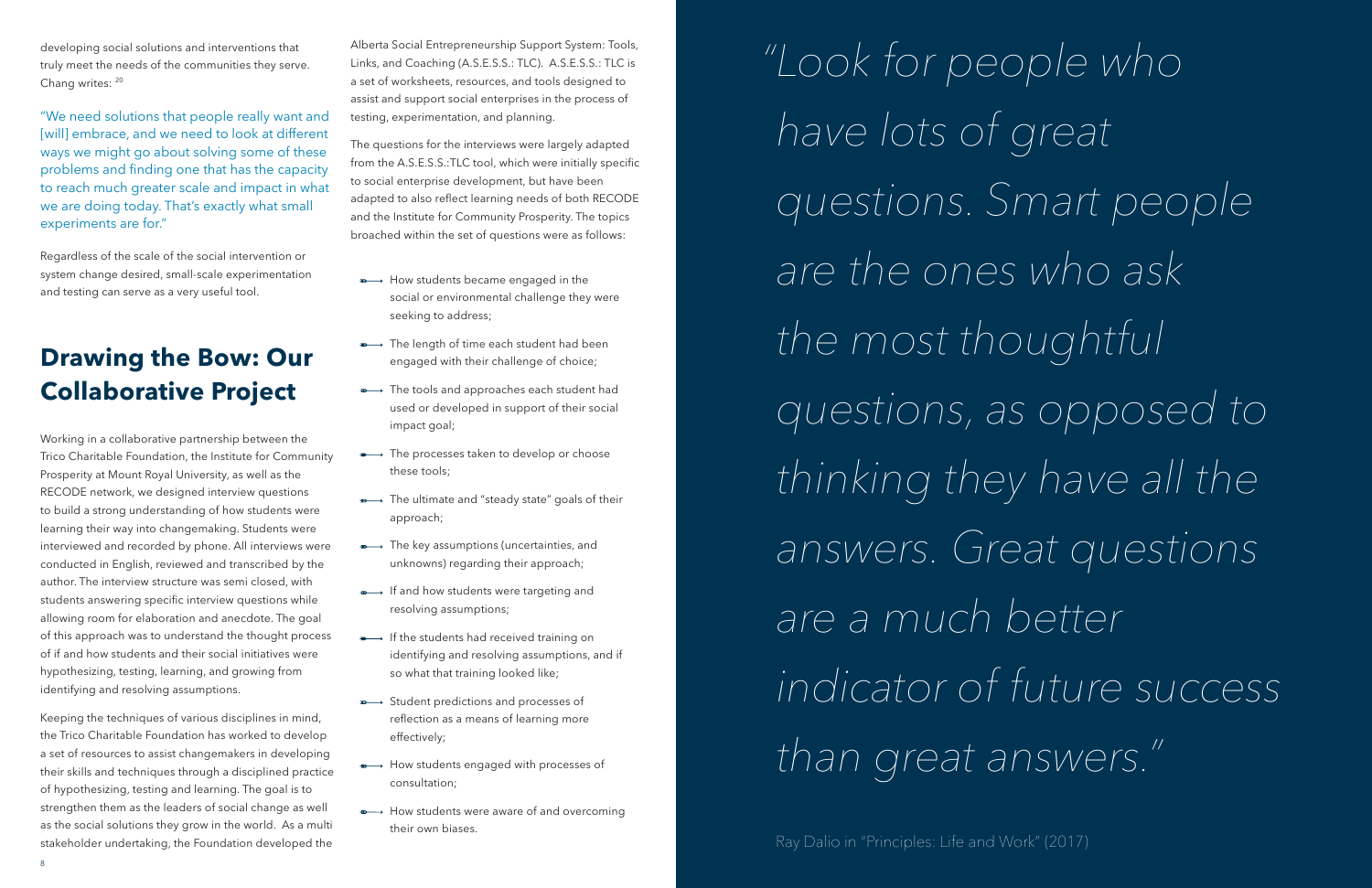As previously mentioned, the discourse and practice of social entrepreneurship is in a constant state of flux, providing fertile ground for intellectual inquiry and practice. Additionally, within the sphere of popular culture, "changemaking" is on the rise - with many people deciding to live and work with a changemaker mindset. Yet, as any emergent field, the work is messy, the definitions are porous, criticisms abound, and we have to be careful not to discard the past while discovering new ways forward. In the same way that changemaking requires input from both the social innovation and social enterprise schools of thought, as well as more established fields of inquiry and endeavour, we decided to undertake this work as a partnership between organizations with different theories of change. The shared goal being to understand if, and how, students might be using tests, experimentation and effective learning to move the needle forward on their chosen social cause.

We reached out to faculty from twenty-four campuses across Canada. All of the campuses who were contacted received funding from RECODE, specifically for the development of social innovation-focused programming. Campuses were asked to nominate a student change exemplar who had developed or was working on a solution to a social or environmental challenge.

The team selected ten students all engaged in different aspects of changemaking, to participate in the interview process. The study included Canada's winners and student representatives in the 2017 Oxford Global Challenge  $21$  which is a global competition that asks student participants to research and describe the ecosystem (including the problem landscape and solutions landscape) of a social or environmental issue they care about.

Interviewees included some students from programs within Bachelors of Arts and Bachelors of Science. However, most were pursuing a Bachelors of Business Administration, Bachelors of Commerce, and Masters of Business Administration degree. All students were deeply engaged within their campus communities and

## **Anchoring Our Arrow: Complex Solutions for Complex Findings**

Often, students were working on complex solutions to complex and intricate social or environmental problems. On the surface, student changemakers might appear to be tackling a single issue such as food security, yet often their proposed solutions addressed a range of social or environmental challenges - the silver thread of sustainability indirectly linking them all together. For example, one student was working on a solution to textile waste, while simultaneously working toward a goal of providing gainful employment to homeless citizens of her city.

### **STUDENTS WHO ENCOUNTERED AND IDENTIFIED THE PROBLEM THROUGH COURSE-BASED OR PROJECT-BASED RESEARCH...**

## **Loosening Our Bowstring: What We Found**

## *The Initial Point of Entry: Campus Learning v. the School of Life*

### **STUDENTS WHO CAME TO IDENTIFY THE PROBLEM THROUGH ON CAMPUS AND IN COMMUNITY SERVICE BASED WORK...**

All of the students we engaged with credited their school experience as their initial point of entry into the problem context they were working on. Frequently, students encountered these problems, as well as the initial frameworks for imagining a potential solution, within their classrooms or extracurricular experiences. Organizations such as clubs, student centres, and on-campus hubs were cited as spaces of connection where students were able to explore both problems and solutions further. Two of the ten students alluded to lived experience, of the challenge they were working on, as the spark behind their solution.

During our interviews, three main patterns of engagement emerged. The initial point of entry for students was one of three ways: course or projectbased research; engagement with on-campus external organizations; or lived experience of the social or environmental challenge.

### **STUDENTS WHO DREW HEAVILY ON THEIR OWN UNDERSTANDING AND THE LIVED EXPERIENCE OF THEIR COMMUNITIES TO IDENTIFY BOTH THE PROBLEM, THE TOOLS, AND OPPORTUNITIES THEY WOULD USE TO DEVELOP THEIR SOLUTION...**

### *Student Interviews*

studies; many were pursuing additional certificates, and diverse as well as interdisciplinary minors and concentrations of study. Students were also at various degrees of completion for their programs, as early as their second year of study up to recent graduates and one graduate student.

Unsurprisingly, students were tackling many different social or environmental challenges– some were even tackling more than one problem at once, both directly and indirectly. Perhaps most notably, from the ten interviews, six students were engaged in issues of food or water security - as such, many of the examples in this report relate to food. The social/environmental challenges mentioned also included the following:

- $\rightarrow$  Issues of student life (on and off campus)
- $\longrightarrow$  Health and Wellness
- $\longrightarrow$  Employment
- **■** Community Engagement
- $\rightarrow$  Waste Management
- $\rightarrow$  Education
- $\longrightarrow$  Environmental Sustainability

Generally, many of our interviewees had been working on their social or environmental challenge for two years or more; however, some students had been working on their challenge for just under a year and others had been working on their challenge for almost five years. The understanding of the issue, as well as the intricacies of the proposed solutions, tended to correlate to the amount of time spent working on the issue.

Often, the first seeds of the student's solution or initiative were planted within the context of work terms, group projects, or research competitions. For example,

the participants who competed in the Oxford Global Challenge all noted that it was the competition that sparked their desire to seek a deeper understanding and better solution to the challenge they were trying to solve. Additionally, the completion of the competition, although serving as a starting point for both their research and initiatives, has not stopped these students from pursuing further research and solutions.

Work terms and experiences involving group work also served as a catalyst for deepening an understanding of problem contexts. For example, multiple students spoke about their engagement with on-campus supports and classes that sparked their engagement with the challenge they are working on.

Additionally, work with organizations existing on campus but acting as separate organizations, such as Enactus, "a community of entrepreneurial leaders who see business as a way to address social issues,"  $22$  inspired multiple students to push for the creation of social solutions. Despite working with Enactus on international problem contexts, the three students in this vein wanted to work on challenges specific to Canada.

In particular, one student noted that they had obtained experience in international social entrepreneurship from working in Enactus, but wanted to do something for the Canadian context. A second student noted that Enactus served as the catalyst for the solution, but also provided support finding a market or problem context for the solution.

Other students noted university hubs, labs, and organizations as paths to interacting with and deepening their understanding of the problem context and social solution they were working on.

Conversely, students who cited lived experience as their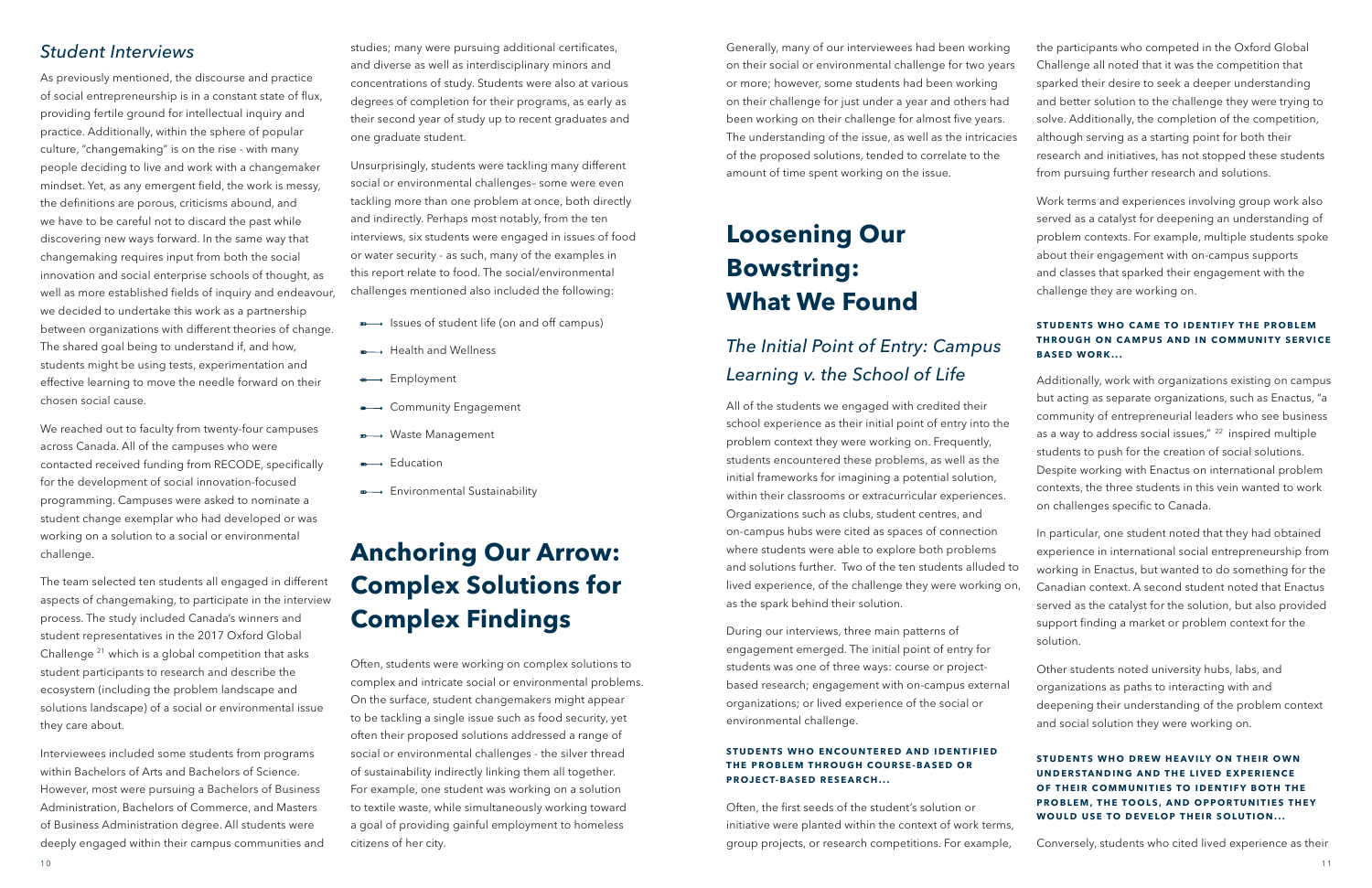*Ultimately the reason to " become more innovative is to become more effective, and make a bigger difference more quickly for more people."*

Ann Mei Chang, *Lean Impact* (2018)

### *The Two Year Tipping Point*

Two years appears to be a typical tipping point for students, where they move from information-gathering to the development of a social solution.

Half of the students we spoke to were actively working on gathering information on the problems they were seeking to address. To do this, they were employing a number of tactics such as community consultation and other forms of primary investigation as well as connecting with mentors and other key stakeholders within their field of interest.

Students working on a solution were engaging with community consultation, connection and research so as to aid their specific solution rather than to understand the context of the social problem. These students, as one might expect, often had a clearer self-perceived understanding (i.e. confidence) of the assumptions and goals they were working on.

These different focuses have widely different mindsets and needs, yet both groups were learning from the problem contexts around them to better understand how they might affect change.

"I always grew up with our traditional foods and culture, and then, as I got older, I kind of started to realize there are a lot of issues in not only my reserve but in many reserves across Canada" and later stated "[I used] the Oxford Global Challenge and their systems mapping methodology... that [helped me] delve into the research in my community."

| <b>LENGTH OF TIME</b>      | <b>INSIGHTS</b>                                                                                                                                                                                                                                                 |
|----------------------------|-----------------------------------------------------------------------------------------------------------------------------------------------------------------------------------------------------------------------------------------------------------------|
| 4.5 years<br>(one student) | The student had a<br>fully operational social<br>enterprise, and was<br>moving towards scaling.                                                                                                                                                                 |
| 3 years<br>(two students)  | Two students both with<br>operational social solutions.<br>Both of these students were<br>focused on the day to day<br>management of their social<br>solution and the challenges of<br>operating efficiently.                                                   |
| 2 years<br>(four students) | This group of students was<br>evenly split with two students<br>operating a social solution<br>and two students focused on<br>information gathering.                                                                                                            |
|                            | Students who were actively<br>gathering information on a<br>problem they hoped to solve<br>noted a significant lack of<br>community-specific research,<br>and, as such, were conducting<br>their own ethnographic or<br>other research within the<br>community. |
|                            | Students currently operating<br>a mobilized social solution<br>were engaged with small-scale<br>operations with the hope of<br>expansion in the near future.                                                                                                    |
| 1 year<br>(three students) | All of the students in this<br>category were focused on:                                                                                                                                                                                                        |
|                            | · Gathering information about<br>the problem or problems they<br>were seeking to address;                                                                                                                                                                       |
|                            | · Developing a skillset to<br>support social solution<br>building; and/or                                                                                                                                                                                       |
|                            | · Working towards imagining<br>what a solution might look like.                                                                                                                                                                                                 |

entry point into the conversation about the challenge they were seeking to address discussed how they had used the tools/opportunities they had been given in university to really inform their approach. One student noted that:

### **TOOLS & APPROACHES USED**

The students interviewed used a variety of tools and approaches to tackle social and environmental problems, from building web-based platforms; conducting mixed methods research; dismantling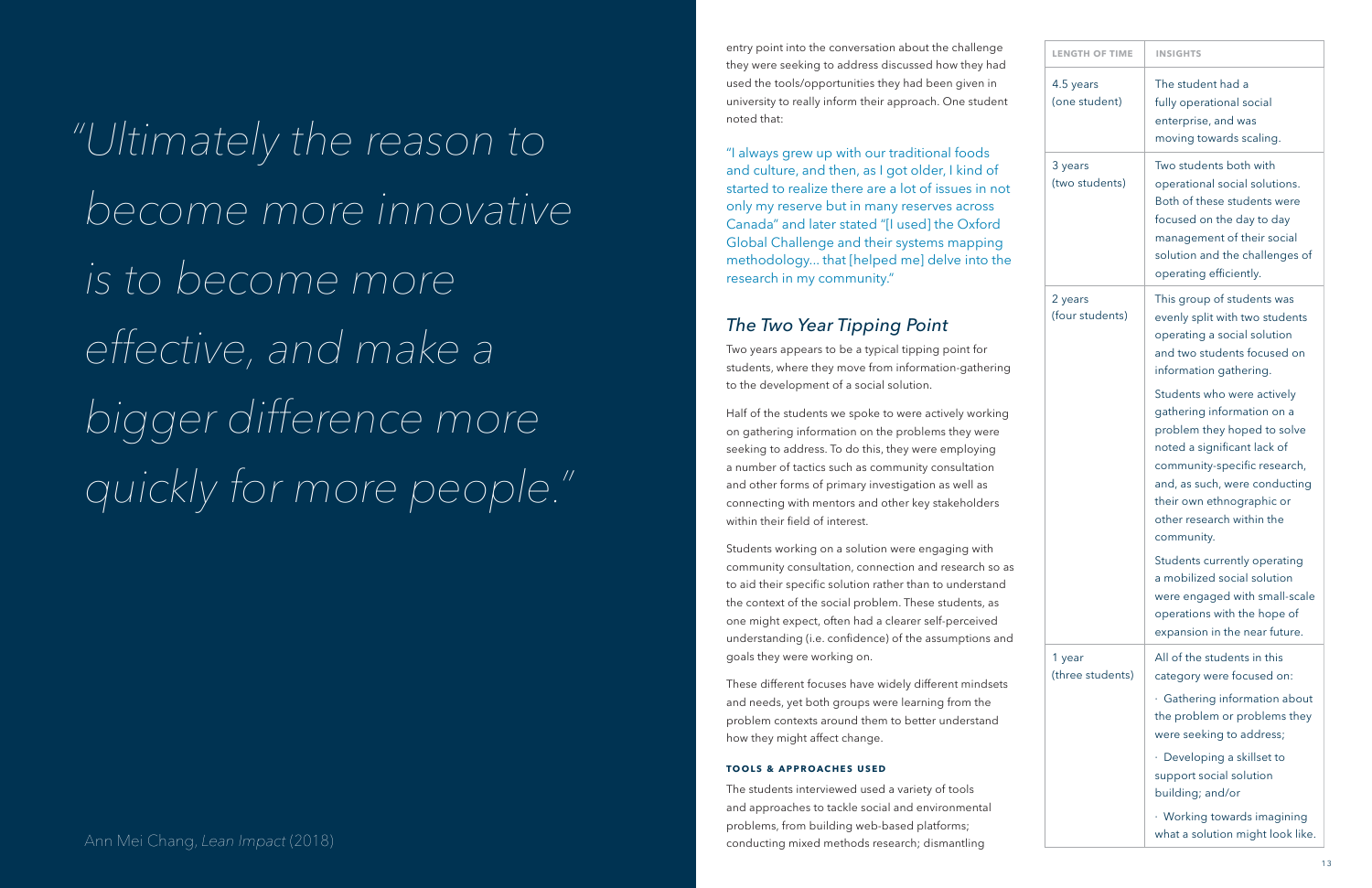### *Community Consultation*

Within the interviews, consultation was an integral part in the development of tools and approaches within student social solutions and initiatives. Students stressed the need to use community consultation as a tool from the beginning, but also even when working on more established projects. One student noted specifically:

Within the interviews, there was a deep understanding of how community voice must be central to any project in order for it to have impact. When speaking to one student they noted that:

"[when] tackling a problem issue, when you look at it, as much as it might appear on the surface to be a huge need, until you actually go in and talk to people in the community you don't actually know what the ground zero is like."

Community consultation took various forms, such as:

- → On campus events, workshops, conferences
- **■** Formal and informal outreach
- **■** Facilitating committees
- $\longrightarrow$  Student ambassador programs
- $\rightarrow$  Community partnerships
- $\longrightarrow$  Corporate sponsorships
- **■** Town hall meetings

This student went on to explain how despite the fact that community-based research and consultation may take longer, it is much more impactful in the long run.

### "[our community partner] has been extremely kind to us, and cannot be the means to the ends of our research."

### *Academic Research*

- $\rightarrow$  Building community needs assessments
- Adapting change based frameworks to Indigenous perspectives
- $\rightarrow$  Building frameworks and opportunity funnels
- $\longrightarrow$  Conducting mixed methods research projects without a primary investigator
- $\longrightarrow$  Conducting environmental scans
- $\longrightarrow$  Designing online platforms and then collecting data from it

**E** Conducting environmental monitoring or

In addition to community consultation, existing academic research was also deeply informing the student approach. Many of the students engaged with pre-existing research on the different approaches they might take to building a solution. For example, a student engaged in community food security work stated:

Students were using pre-existing research to inform their understanding of a problem and the subsequent development of their solution.

"We looked at individual growing, so people could grow at home. We looked at centralized growing, so community focused growing [in] communal spaces like a health or community center; and, [we looked at] different ways to grow food through hydroponics, aquaponics, etc. (…) We identified what would be best for our specific community."

### *Primary Research*

Where there were gaps in the research available, or no information specific to communities, students were engaging in their own "Frankenstein process" (as termed by one student). Students, within a number of different scenarios, were taking the tools and approaches from a classroom setting and adapting them to the work they were doing within communities as a means of collecting data. These tactics included:

- $\longrightarrow$  "To start a big project or work [in community] or probably both to either start up a farming project or integrate farming with traditional food systems, knowledge and language, in a program to increase jobs and food security."
	- **■** "Obviously, we would like to see [our solution] scale across Canada."
- To bring local food to students"
- To increase the visible adoption of technology in [my community's] schools."

 $\longrightarrow$  "To reduce the amount of waste"

- → "...if I had a number... actually, I think it's eighty six communities who are under these long term advisories, we would like to eliminate the need in these communities."
- **»** <sup>"</sup>But I mean, we aim to feed entire communities, right? So for our current installation (…) [we are able] to feed 63-70 percent of the community. So I mean, that is kind of the goal we are reaching for: feeding communities."

Consistently, the tools and approach to designing a preliminary solution rose from organic conversation, observation, and need. Often community partnerships and collaborative solutions came by way of consultation – with students asking questions from community members regarding how a problem may or may not be solved. From there, students would integrate their learnings from the community into the development of their approach.

When faced with challenges in finding a solution, such as soil quality, or a lack of primary research to draw on, students were utilizing their own past experiences and resources to solve these issues as they arose. The issues that arose were often not ones that had been previously predicted, and generally students appeared to take the approach of navigating problems as they arose.

**TOOL IDENTIFICATION & USE** The tools that were chosen appeared to largely rise out of opportunity - students appeared to be choosing tools based on their past experience using different tools, as well as what was readily available and accessible to them in the community. There was no mention of a detailed process of tool selection. One student even noted that he "didn't choose [his tools]; they chose [him]." Despite the fact that most students appeared to have a clear understanding of what they wanted to achieve (ie. reduce food insecurity, reduce waste, etc.), few had numerically quantifiable ultimate goals. Only one interviewee was able to state a clear, numerical goal right off the bat, stating that they would like to expand their initiative to twenty colleges by 2025. Even this goal might have been deepened to include quantifiable representations of impact. Of course, responses varied depending on the social or environmental cause the student sought to address, however some of the responses were as follows: science sampling, such as (in one case) soil tests

### **GOALS AND KEY INDICATORS**

The creation of goals and key indicators for changemaking initiatives are integral to the development of impact positive processes. Often, social impact is difficult to quantify, as it can be hard to measure. The Trico Charitable Foundation breaks up goal-setting into two main categories.

- The ultimate goal of the changemaker's efforts 1.
- 2. 'Steady state' goals (this may or may equal the ultimate goal. It is the state where most assumptions have been resolved and progress appears to be steady)

### *Ultimate Goals*

To help reduce food insecurity in Canada"

supply chains; to building mechanical technologies to break down textiles. Approaches were as varied and complex as the problems. However, there were three common thematic areas that emerged repeatedly: Community consultation, academic research, and primary research.

Any approach to solving a social problem must be inherently collaborative.

> The aforementioned responses suggest a need for greater clarity with regard to goals. Yet, as students were interviewed, and allowed to speak in depth on the topic of goals, some even began to formulate their goals during the course of the interview, moving from a seemingly surface level goal to a much more articulate vision within moments. Examples include: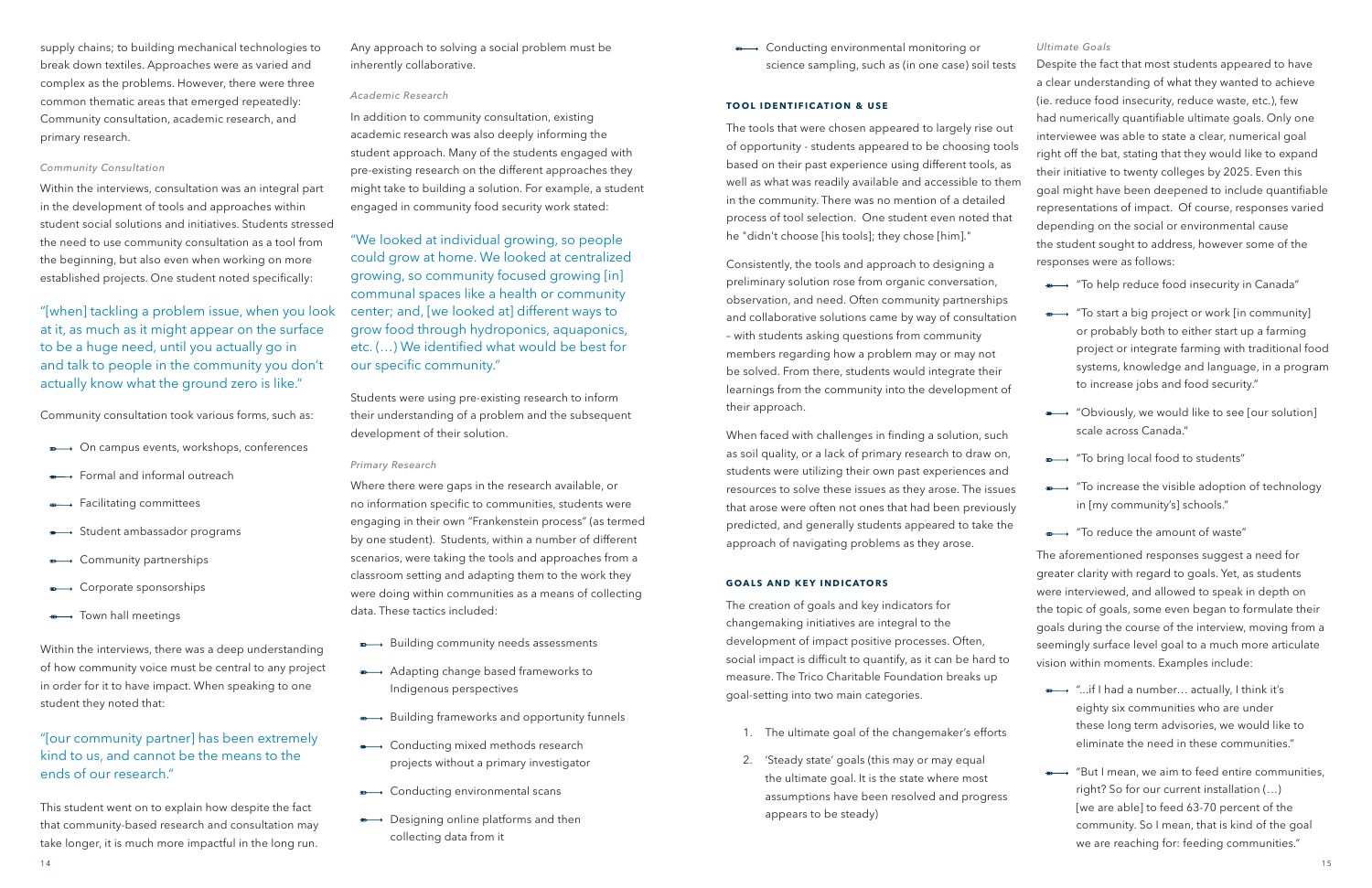- $\rightarrow$  Tracking the amount of attendees at specific events and email inquiries received post-event
- $\rightarrow$  Inquiries received from community members or external organizations
- **■** Feedback from community members, specifically those who are perceived authorities on the social or environmental challenge

### **IDENTIFICATION OF ASSUMPTIONS (IE. UNCERTAINTIES AND UNKNOWNS)**

A lone interviewee noted that organizational sustainability within their pilot project as a "steady state" goal, where key assumptions, uncertainties, and unknowns would be resolved.

There will always be assumptions at the heart of any entrepreneurial or changemaking endeavor; often the success of a solution hinges on the team's ability to identify, validate, and effectively learn from these assumptions. As such, how students are tackling

Most of the assumptions that were articulated operate on a high level. Students appeared to struggle with articulating the specific points where a misstep might mean catastrophe for their solution. Often, the next key steps were general goals and aspirations as opposed to technical, nitty gritty steps.

More than one student noted that context-specific research was severely lacking for the social or environmental challenge they were seeking to address, and as such were concerned about assumptions that might be made based on a lack of research. As such, students were relying heavily on their own research and, to a certain extent, "hunches" when developing their own initiatives, leaving themselves vulnerable to assumptions. For example, one student noted that, although there was research on food security being done across Northern Canada, there were no numbers or statistics representative of the community the changemaker was working with. As a result, this student had undertaken the task of writing a report on food security within this area, informed by community members and advisors. After the report is completed, he will be better equipped to build a solution based on the community specific research he is engaging with.

Many students were highly aware that what is effective in one community may not necessarily work in cross cultural or geographic contexts. As such, students identified scalability and growth of their solutions as an assumption, since many of the approaches must be adapted and customized depending on the communities the student changemaker is working with. Approaches may need to be changed based on climate, geographic location, cultural context, and

- $\rightarrow$  Consulting with specific communities or community members
- $\rightarrow$  Bringing a product to market
- $\longrightarrow$  Receiving support from a specific person or organization.

typically in the ideation phase of their solution.

Perhaps unsurprisingly, the longer the student had spent working on their current environmental or social challenge, the more precise their goals were, such as: expanding their initiatives to 20 colleges in 7 years and having [Northern] communities source 50% of their food locally. Additionally, students who were focused on a single pilot or community seemed to have an easier time articulating ultimate goals.

### *Steady State Goals*

**TRAINING PERTAINING TO ASSUMPTIONS** Within the literature of changemaking, there is definitely an emphasis placed on thoroughly understanding the problem context you are working with. In his TEDx Talk, *Social Change Starts By Paying Attention*, Ken Banks states: "you will never create a meaningful solution if you don't understand the problem." <sup>23</sup> In the same vein, Daniela Papi-Thornton passionately advocates that we move away from focusing our attention and resources on the specific changemaker, and move towards supporting the development of their social impact Students noted that they had sought out additional supports from community organizations, such as the National Student Food Summit; Mental Health First Aid; and Health Change Labs. Additionally, many student changemakers drew on their own knowledge to design, validate, and iterate their solutions. *Testing & Validating Assumptions* Despite this, only one student cited formal training on the topic of using tests and experiments to validate assumptions of hypotheses. Little work had been done

One interviewee spoke on the assumption that the political, cultural and economic climate posed a threat to their solution. Essentially, they were assuming that they could affect cultural change through their solution or intervention, or that the community on both a local and national level was ready for such a change. This student changemaker was working on a project involving the uptake of technology within his own home community. Additionally, some students questioned their own position within their solution, unsure whether there were key allies or competition that might already be engaging within the space. These student changemakers were *Identifying Assumptions* As the discussion turned to effectively identifying assumptions, many students cited a general understanding of how to look for opportunities and build solutions from business courses. Few students listed formal training identifying assumptions often noting that they had attended a one-time workshop, conference or speaker series. A single student noted a thirteen-week lab intensive where the topic was explored. Students, on the whole, appeared to recognize the importance of identifying key assumptions; however, they had received little support by way of how to identify assumptions specific to their solutions.

There seemed to be difficulties for students when asked to break down their "steady state" goals, or indicators of progress. Some students seemed to interpret these goals as tasks such as:

availability of resources – all hindering the ability of the social solution or intervention to scale quickly. Students whose initiative was at a scaling stage were the minority; However, it appeared to be top of mind for many of the changemakers we interviewed, irrespective of stage. Many of the student solutions require resources by way of community partnerships, (wo)manpower, and the availability of products, space, and financial supports. This was an additional area where students felt that they had made assumptions. For example, a student working on sourcing local food listed the availability of local foods year-round as an assumption that was fundamental to their solution. Additionally, that the key community partners – such as local shops – will remain operational. These assumptions could deeply impact the solution if this student is wrong. These answers were in response to the questions asked, and it was unclear if the student changemaker was using these assumptions through "apprenticing with the problem." 24 We have all heard the story of the changemaker setting off to change the world, a specific plan in mind, only to find that their proposed solution unleashes a pandora's box of unforeseen impacts due to assumptions the change team carried into their work. Yet, little exploration has been done on how to effectively train students on both resolving or validating these assumptions based on small, cost-effective tests. Zaid Hassan writes about the "nobility of intention" and "lack of realism" that seem to permeate the ideation phase of changemaking; noting that sometimes "[prospective changemakers] do not seem to fully grasp the nature of the challenges they seek to address."<sup>25</sup> Congruently, students working on the ground on their social solution, at least those that we interviewed, understood the high level concepts on assumption and validation; yet, students appeared to struggle with discussing designing

However, still other students provided tools of measurement such as:

assumptions within their own social solutions was an important topic to broach. Generally, the assumptions students were able to identify fit into four main categories:

- **B** Research
- $\longrightarrow$  Scalability
- $\rightarrow$  Resources
- $\longrightarrow$  Readiness

as opportunities to resolve key issues. tests to resolve and iterate past these assumptions.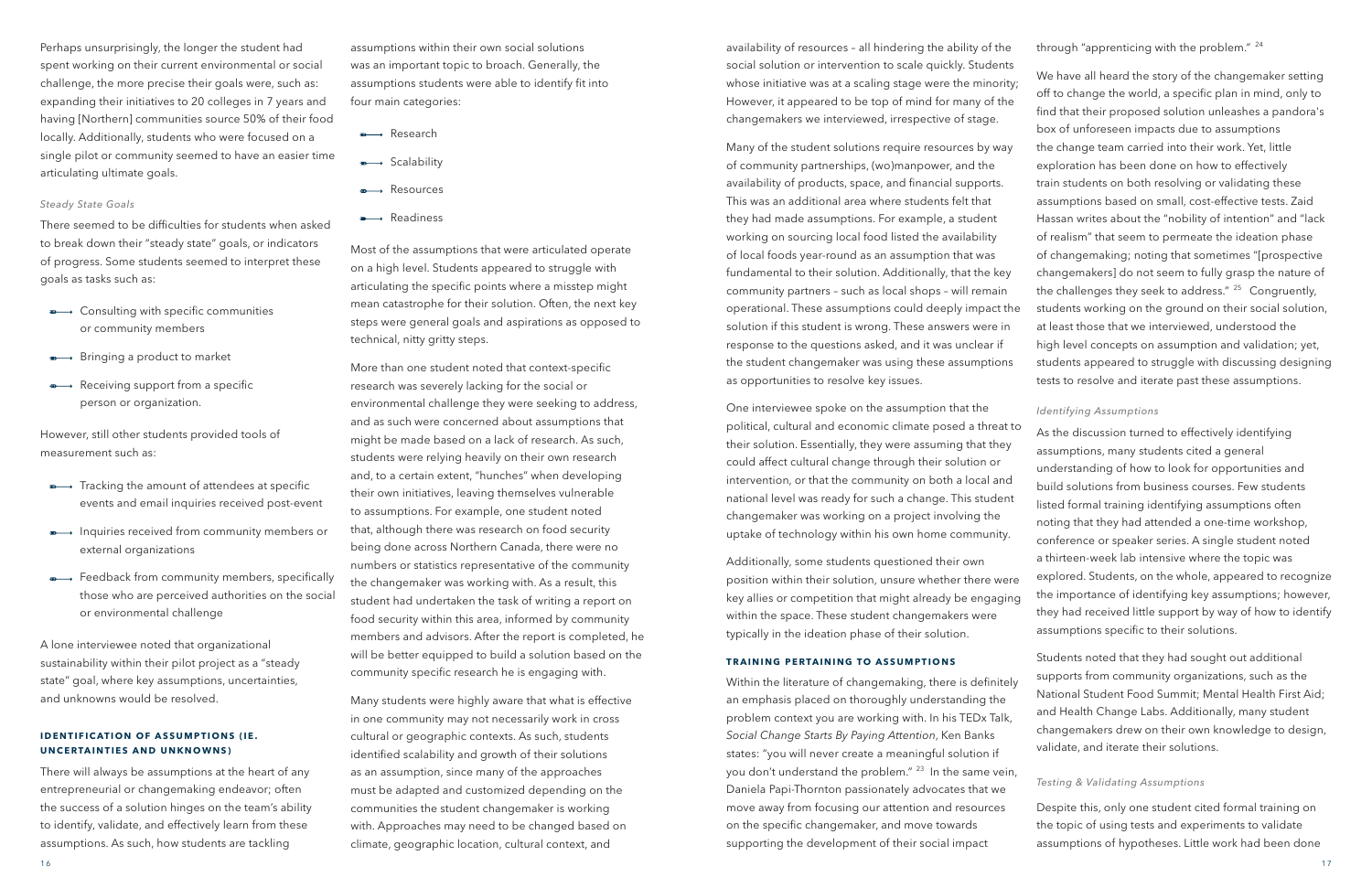- A student with science related experience was able to use their prior knowledge to test the soil quality of their food security solution. This impacted what they were able to grow
- $\rightarrow$  A student with prior experience using needs assessments was able to design their own for the purposes of their community research this allowed the student changemaker to truly validate the community need and hone in on the appropriate solution
- A student with a background in statistics was able to harness their knowledge as a tool when collecting data

### *Resolving Assumptions*

**■** Consulting with community members. (Eg: a student running a greenhouse consults with community on what should be grown - with the goal of ensuring that the community actually desires the produce that is grown in the greenhouse.)

Most students did, in fact, state that they were currently engaged in actively trying to resolve an assumption. However, few of these students had methodically mapped out their assumptions and specifically targeted one to solve. Rather, the assumption rose organically out of a challenge that the solution or entrepreneur was currently facing. When thinking through testing, as a proactive form of learning and problem solving, one wonders if the challenges currently faced by these student changemakers might have been anticipated and potentially solved with prior supports.

Students were attempting to resolve their assumptions in a number of ways including:

### **PREDICTIONS AND PROCESSES OF REFLECTION**

Within disciplines such as psychology and the physical sciences, it is commonplace to make predictions regarding the outcomes of both assumptions and assessment. In this analysis, we wondered if students working in changemaking were engaging with their assumptions and tests in the same way.

- **E** Consulting with entrepreneurial mentors. (Eg: students consulting with businesses and university instructors of entrepreneurship on how to design and build their solution.)
- **E** Onsulting with other students, professors and academics. (Eg: a student that is currently writing a report on community food security is working with a professor to develop a research methodology.)
- $\rightarrow$  Consulting with government partners, as well as institutional and local stakeholders. (Eg: students working with local organizational and governmental partners to align their solution with the work that is already being done in community.)
- a need for localized food production on reserve, and that we can start producing and growing our own fiber, dye, and medicinal crops. We are hoping, or at least I'm hoping, that through this project and through this research that it will highlight the need for more First Nations people to do their own research on their own communities for the benefit of their own communities.
- → We predict that there is going to be a short term need that we can solve and get the product to market in time to solve that need.
- $\rightarrow$  We predict that [our organization] will remain in operations contingent on our manager's ability to execute on it and adapt to its changes. [We predict] that it will grow significantly.
- **■** I predict at least some level of success

Walter Frick notes "decision making requires both prediction and judgment".  $26$  It is imperative that changemakers, he argues, make strong decisions based on clear predictions and judgment. The purpose of this is to make decisions based on seeing the problem clearly, through analysis, as opposed to an "inside view" which is "where the specifics of the decision overwhelm your analysis". <sup>27</sup> By having clear predictions, one can avoid bias and effectively measure and integrate learnings from tests. It is also helpful when identifying key assumptions integral to the success of one's social solution.

Most students specified that they had not thought about how they would adapt or change their solution or initiative based on resolving assumptions. A number of students mentioned that they would likely make changes depending on what the results were. Some of the ways students suggested they might change their solution included: The range of what these consultations covered was vast and varied. Some students sought consultation on topics such as:  $\rightarrow$  Funding <del>■</del> Methodology

### *Predictions*

- → Their plans to scale their solution across communities
- $\rightarrow$  The message they were using to communicate their initiative
- $\rightarrow$  How they would reach more people

Roughly half of the students were able to make predictions for their social solution, however none of these predictions included numerical data. These predictions were made during the interview. Predictions included, but were not limited to, the following:

 $\longrightarrow$  We are hoping that this project... will show

### $\longrightarrow$  How their approach needed to be refined, or what further research was needed

to inform students on the various tests and experiments they might be able to conduct or utilize when measuring the impacts or working through challenges of their solution. Generally, students relied heavily on their own discipline specific skills to mitigate or test challenges within their solution as they arose. For example:

> When asked if these predictions were written down, only two students had previously recorded the predictions as a means of measurement. Students made no mention of how they might use predictions to avoid the issue of hindsight bias. Most groups specified that they had many group discussions and were keeping these predictions in the forefront of their thoughts.

### *Prediction Based Adaptations*

As far as the preceding assumptions were concerned, few students had mapped out the next assumption they would tackle. Only two students were able to provide the key assumptions they would tackle in their next steps.

### *Expert and User Validation*

A key way that changemakers tackle the resolution of assumptions is through the process of consultation. As the saying goes, *"nothing for me without me"* many changemakers call on both the communities they serve, their own communities, and the people / resources around them to tackle large issues. This allows them to catch their own blind spots, biases, and assumptions before these can cause too many problems. In general, the students that we interviewed were engaging in the process of consultation. Typically, this involved seeking guidance from faculty, students, academics, mentors, and community members. These consultations took the form of:

- $\rightarrow$  Mentorship
- **E** Committees / Advisory panels
- **■** Town halls / Community conversations
- $\longrightarrow$  Student support teams
- 
- 
- **B** Proposal design
- **■** Iteration feedback
- **■** Community outreach
- <del>■</del> Messaging
- $\longrightarrow$  Channels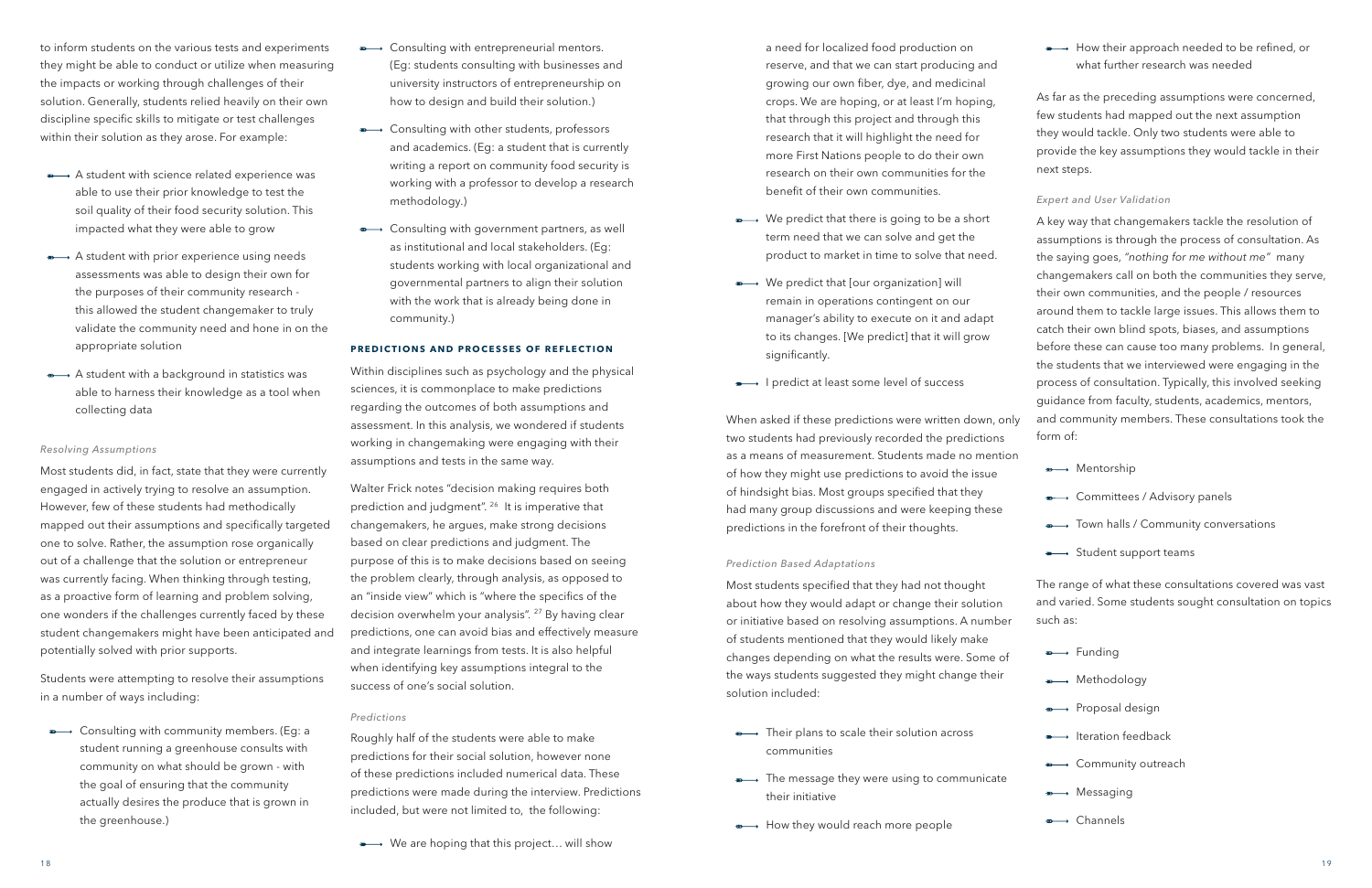*Social innovators and their funders " should aspire to transform the status quo by starting with a low-resolution, cheap prototype. While it won't be highly successful, it will produce learning for the next prototype and the next and the next. In other words, each successive prototype, will, effectively, de-risk the bet. The bet will get bigger but less bold."*

### $\longrightarrow$  Frameworks

 $\longrightarrow$  Next steps

The goal of these changes appeared largely to be creating deeper impacts while scaling and managing the organization in an efficient and timely way.

### **COGNITIVE BIAS AND BLIND SPOTS**

 $\longrightarrow$  Organizational specifics (example: what to grow in your greenhouse)

Students really valued the advice that they were being given, often integrating it directly into the work they were doing. As one student described the importance of integrating a wide range of perspectives in this way:

Many start-ups and social movements alike appear to fail prematurely. However, there is comparatively little discussion as to why this happens and what can be done to fix this. Lovallo and Kahneman write: 28

"You can get narrow-minded when you have a solution, so having a diverse set of students has helped us take a step back."

Another student noted, on the topic of community consultation:

"[The community's] advice is the most important thing to do. They know the system that they are working in a whole lot better than we do."

Typically, students were using the advice they were given in a number of ways from both a high level and on the ground perspectives. For example students were using the feedback to:

- $\rightarrow$  Change the produce grown in their facility
- Change the content of their workshops and  $\overline{\mathbb{D}}$   $\longrightarrow$ messaging
- $\longrightarrow$  Ask better questions
- $\longrightarrow$  Transition team members
- $\longrightarrow$  Scale pilots
- $\rightarrow$  Build connections
- $\rightarrow$  Drive the direction of research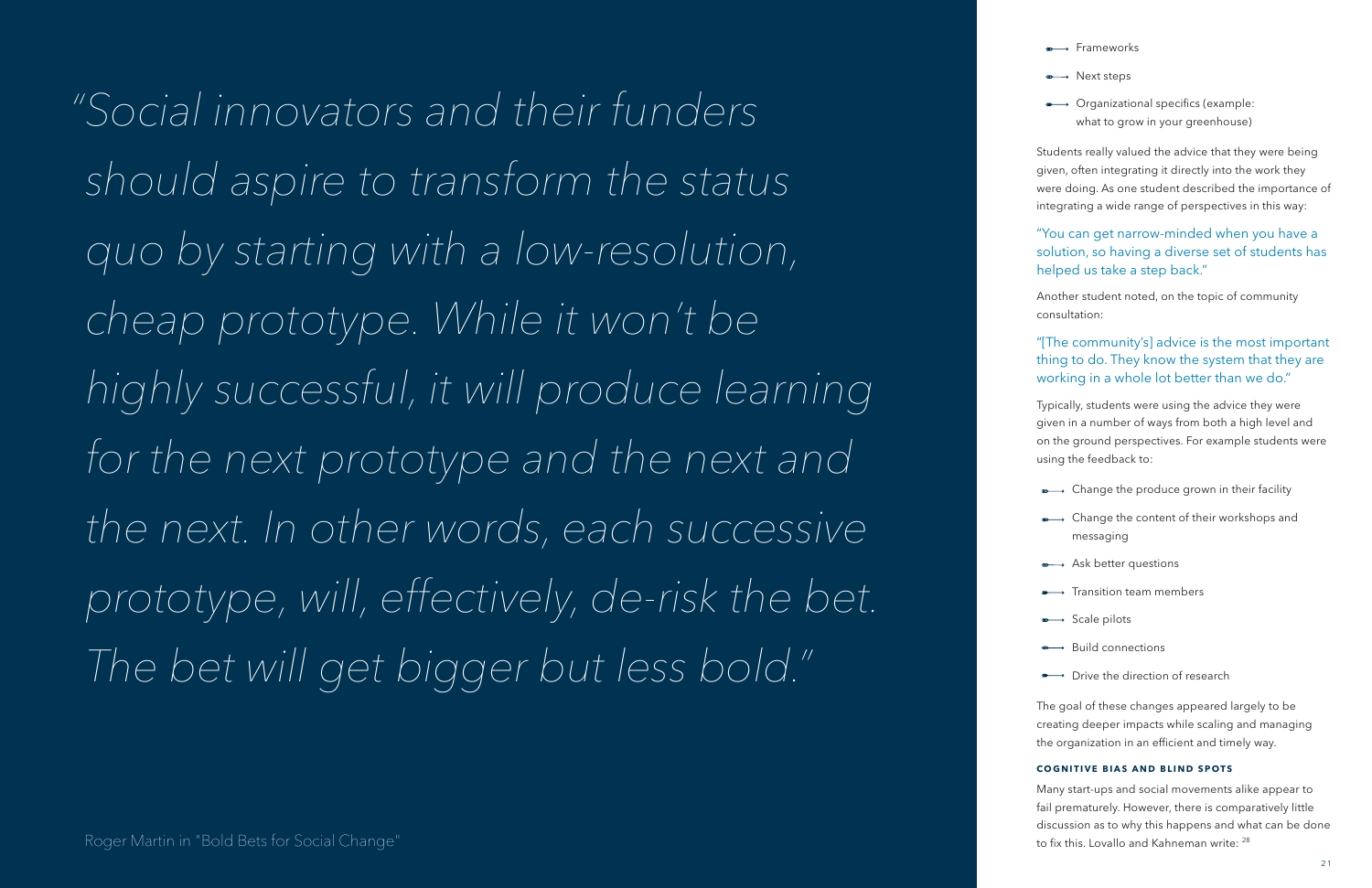## *Follow Through: Learning Through Practice and Next Steps*

### **LEARNINGS & CONSIDERATIONS**

This assessment rose out of a need to better understand the ways that students are effectively learning their way into changemaking and innovation. The Trico Charitable Foundation defines "effective learning" as the process of undergoing two crucial steps:

- 1. Breaking down a proposed solution into its key uncertainties or unknowns (i.e. its key assumptions);
- Using experiments or otherwise acquiring 2. knowledge that works through and resolves these key assumptions in the most efficient, fastest and effective way possible, thereby confirming the predicted path to the solution, or showing what different actions must be taken to address the challenge.

"We don't believe that the high number of business failures is best explained as the result of rational choices gone wrong. Rather, we see it as a consequence of flawed decision making. When forecasting the outcomes of risky projects, executives all too easily fall victim to what psychologists call the planning fallacy."

> The absence of an authoritative literature on the topic of "effective learning" suggests that, although students were aware of the need to effectively identify, test, and resolve assumptions as a means of thoroughly understand the problem context, there is a gap in how students are being taught to engage with these processes.

Perhaps this view might be applied more broadly to changemaking initiatives - where scholars like Zaid Hassan, Ken Banks, and Daniela Papi-Thornton all note the need to really understand a problem before diving into a solution.

There are many forms of bias: self interested; affect heuristic; groupthink; saliency; confirmation; availability; anchoring; halo effect; endowment effect; optimistic bias; disaster neglect; and loss aversion, for example. 29 Daniel Kahneman and his team have created a tool to help understand the way biases may be influencing projects within the world of business. Yet, how often do we apply these terms to the discourse around changemaking? How are changemakers at large negotiating these biases to create true and lasting impact? Discussion of these specific biases was noticeably absent within our interviews - suggesting that perhaps student changemakers are engaging with the concept of bias without the support of taught techniques for understanding and assuaging them.

In our interviews, when asked whether they had any concerns regarding the presence of cognitive biases in their work most students, with a few exceptions, were aware of the presence of biases. However, few students were able to identify explicitly the biases they might succumb to. Overwhelmingly, students noted that they hoped to overcome biases through the process of consultation. This included consultation with community members, advisors, and other students.

The students who were not worried about bias either believed they had adequate consultation to see past their biases, or believed that *"if [they] knew of [their] biases they would no longer be biases"* (as one student framed it).

Two student interviewees stood out in their discussion

### **CONCLUSION**

There are limited resources available to changemakers, such that how we manage these few resources then becomes of paramount importance. Changemakers can make the most of the resources they are given by learning how to observe, predict, and test effectively, integrating their learnings to strengthen their social solutions. As noted by Eric Ries:  $^{32}$ 

The problems we face in the world today might seem like a metaphorical Hydra, a large and many headed snake from Greek mythology. In our fear and rush to solve the problem, it is easy to fall into the trap of reactivity, solving problems as they arise. We cannot forget that in one version of the story, Hercules kills the Hydra through disciplined strategy, then dips his arrows

of biases. The first interviewee states that academic and economic bias (as a university student) could often be found at work in the processes of community-focused work, and it was important to be aware of that fact. The second student noted that they constantly had to remind themselves to be neutral in the way they lay out facts as well as be critical of their methodologies.

in the monster's blood to make his weapons stronger. In this same way, changemakers can learn much from the disciplined practice of testing approaches, assumptions, and predictions - using their learnings to make their approaches stronger. This includes not just testing and verification tools familiar to social scientific inquiry, but also lean and rapid tools of assessment, as well as understanding methods of facilitating community engagement and modes of ethical inquiry into community experience, knowledge and wisdom.

The field of changemaking is still emerging and there is much still to learn. Like the discipline of archery, it is not about collecting or committing knowledge to memory and then moving out into the world - instead it is about learning through discipline and practice within the complexities of the real world. The problems facing the world today are messy, and the solutions deeply interdisciplinary. They cross borders, demographics, and many other great divides. It stands to reason that our changemaking efforts, born from dialogue between disciplines, must act as bridges between communities, disciplines, and toolsets.

The findings of this report suggest that there may be a gap in how students are taught to effectively learn their way into changemaking or leadership based on predictions, tests, experiments, and integrated learning. Zaid Hassan writes that despite the surge in uptake for social solutions, "the underlying problems continue to grow."  $^{\rm 30}$  He goes on to explain how we might apply the same practices we use for solving scientific challenges to the world of changemaking - his avenue of choice is through social labs (also called change labs), beautifully blending science and entrepreneurial thinking.

Instead of focusing on building the biggest and boldest social impact solutions, perhaps we should be training our changemakers to start small, dig in, and build up?

"Learning is the unit of progress in entrepreneurship. It's more important than

making money, getting customers, building features, or engineering technical quality. Of course, those things are important, but only insofar as they contribute to learning what creates value and what creates waste…. At the outset, waste is anything that doesn't contribute to the learning."

As a naturally iterative process, the practices of testing, measuring, and learning within the discourse of entrepreneurship might be applied more widely to the world of social impact. Paul Michelman writes: 31

- "What differentiates the success stories from the failures is that the successful entrepreneurs had the foresight, the ability, and the tools to discover which parts of their plans were working brilliantly and which were misguided, and adapt their strategies accordingly... The modern rule of competition is whoever learns fastest, wins."
- Teaching student changemakers how to adopt effective learning and embrace social impact as a continual process of experimentation and iteration, will enhance the arrow's trajectory and deepen the impact of their work.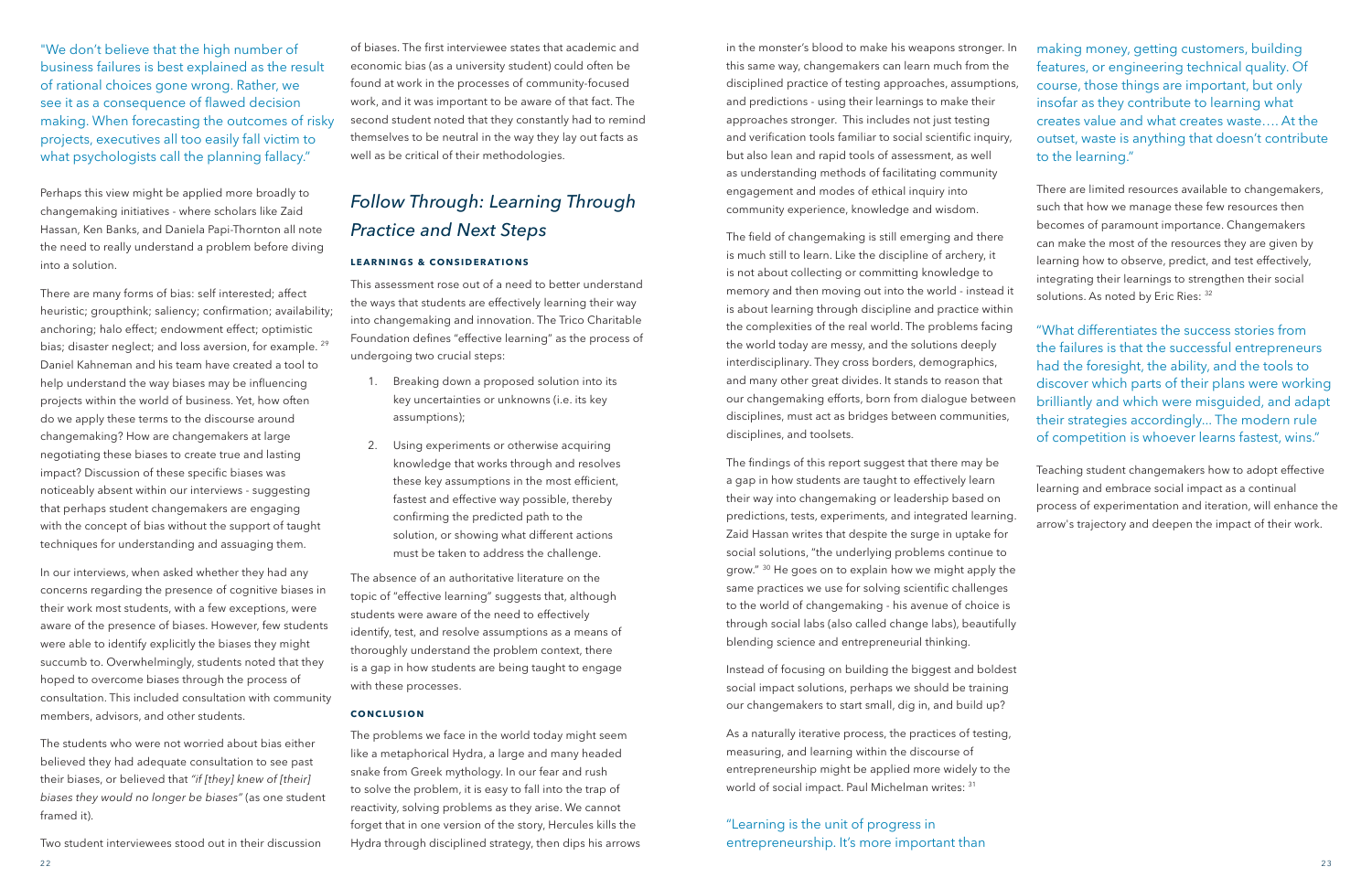### **End Notes**

- 1 See, for example, Adams Becker, S., Cummins, M., Davis, A., Freeman, A., Hall Giesinger, C., and Ananthanarayanan, V. *NMC Horizon Report: 2017 Higher Education Edition* (2017). Austin, Texas: The New Media Consortium.
- 2 Dr. Francois Bonnici. "Why Social Impact Educators Should Disrupt Their Own Systems." Education. *The Stanford Social Innovation Review* (2016), para 2.
- 3 Scaled Purpose, *Where to Begin: How Social Innovation is Emerging Across Canadian Campuses*. Institute for Community and Prosperity, Mount Royal University, 2016.
- 4 Gregory J. Dees and Beth Battle Anderson. "Framing a Theory of Social Entrepreneurship: Building on Two Schools of Practice and Thought," *Research on Social Entrepreneurship: Understanding and Contributing to an Emerging Field*, Association for Research on Nonprofit Organizations and Voluntary Action, 2006. 40.
- 5 Zaid Hassan. "Introduction." in *The Social Labs Revolution: A New Approach to Solving our Most Complex Challenges*, Oakland: Berrett-Koehler Publishing, 2014. 1-2.
- 6 Daniela Papi-Thornton and Andrea Warriner. "Shaping Social Impact Education Through Collective Wisdom." Education. *The Stanford Social Innovation Review.*
- 7 Papi-Thornton, "Tackling Heropreneurship," para 6.
- 8 Roger. L Martin and Sally R. Osberg. *Getting Beyond Better*. Boston: Harvard Business Review Press, 2015.
- 9 Dees and Anderson, "Framing a Theory," 46.
- 10 Dees and Anderson, "Framing a Theory," 46-48.
- 11 J.G. Dees, *The meaning of "social entrepreneurship"*. Comments and suggestions contributed from the Social Entrepreneurship Founders Working Group. Durham, NC: Center for the Advancement of Social Entrepreneurship, Fuqua School of Business, Duke University (1998).
- 12 Ibid.
- 13 Eric Ries. "Lean Impact : Innovating for Social Good." *LinkedIn* (blog). 16 Mar, 2018.
- 14 Ash Maurya. "The Art of the Scientist." *Love the Problem* (blog). Medium, June 8, 2016. blog.leanstack.com/the-art-of-thescientist-2537a0ccd784, para 1-2.
- 15 "Lean Startup Methodology." *The Lean Startup*, n.d.
- 16 Maurya, "The Art of," para 9.
- 17 Ibid., para 10.
- 18 Ibid., para 12-14.
- 19 Nogah Kornberg, "Reimagining Social Impact Education." Blog. Calgary: Trico Charitable Foundation, 2017.
- 20 Ries, "Lean Impact: Innovating," para 12.
- 21 Now called Map the System Challenge.
- 22 Enactus. "Home." *Enactus.ca*, n.d., http://enactus.ca/
- 23 Ken Banks. "Social Change Starts By Paying Attention." *Tedx Talks*. Filmed September 2016, Youtube video, (timestamp). Posted Oct 24, 2016. https://www.youtube.com/watch?v=QNkJbPLkvDc
- 24 Papi-Thornton, "Tackling Heropreneurship,"4.
- 25 Hassan, "Introduction," 5.
- 26 Frick, Walter. "3 Ways to Improve Your Decision Making." *Harvard Business Review*. 22. Jan, 2018. Para 1.
- 27 Ibid., para 10.
- 28 Dan Lovallo and Daniel Kahneman. "Delusions of Success: How Optimism Undermines Executives' Decisions." *Harvard Business Review*, 81 (7), 2013.
- 29 Shane Parish. "Read This Checklist Before You Make Any Decisions." *Farnam Street* (blog). *Business Insider*, 24 Jun, 2011. businessinsider.com/read-this-checklist-before-you-make-any-decisions-2011-6, para 5-16.
- 30 Hassan, "Introduction," 1.
- 31 Trico Charitable Foundation. "Effective Learning." *TCF* (blog). April 26, 2018. tricofoundation.ca/effective-learning/, para 6
- 32 Trico Charitable Foundation. "Effective Learning." para 7

### **Bibliography**

- Adams Becker, S., Cummins, M., Davis, A., Freeman, A., Hall Giesinger, C., and Ananthanarayanan, V. *NMC Horizon Report: 2017 Higher Education Edition*. Austin, Texas: The New Media Consortium, 2017. http://cdn.nmc.org/media/2017-nmc-horizon-report-he-EN.pdf
- Banks, Ken. "Social Change Starts By Paying Attention." *Tedx Talks*. Filmed September 2016, Youtube video, (timestamp). Posted Oct 24, 2016. https://www.youtube.com/watch?v=QNkJbPLkvDc
- Bonnici, Dr. Francois. "Why Social Impact Educators Should Disrupt Their Own Systems." *Education*. The Stanford Social Innovation Review (2016).
- Chang, Ann Mei. *Lean Impact: How to Innovate for Radically Greater Social Good*. New York: Wiley, 2018.
- Dalio, Ray. *Principles: Life and Work*. New York: Simon & Schuster, 2017.
- Dees, J.G. *The meaning of "social entrepreneurship"*. Comments and suggestions contributed from the Social Entrepreneurship Founders Working Group. Durham, NC: Center for the Advancement of Social Entrepreneurship, Fuqua School of Business, Duke University, 1998.
- Dees, Gregory J. and Beth Battle Anderson. "Framing a Theory of Social Entrepreneurship: Building on Two Schools of Practice and Thought," *Research on Social Entrepreneurship: Understanding and Contributing to an Emerging Field*, Association for Research on Nonprofit Organizations and Voluntary Action, 2006.
- Enactus. "Home." *Enactus.ca*, n.d., http://enactus.ca/
- Frick, Walter. "3 Ways to Improve Your Decision Making." *Harvard Business Review*. 22 Jan, 2018. hbr.org/2018/01/3-ways-to-improve-yourdecision-making
- Hassan, Zaid. "Introduction." in *The Social Labs Revolution: A New Approach to Solving our Most Complex Challenges,* Oakland: Berrett-Koehler Publishing, 2014.
- Kornberg, Nogah. "Reimagining Social Impact Education." *Blog*. Calgary: Trico Charitable Foundation, 2017. tricofoundation.ca/reimaginingsocial-impact-education/
- "Lean Startup Methodology." *The Lean Startup*, n.d., theleanstartup.com/principles
- Lovallo, Dan and Daniel Kahneman. "Delusions of Success: How Optimism Undermines Executives' Decisions." *Harvard Business Review*, 81 (7), 2013. hbr.org/2003/07/delusions-of-success-how-optimism-undermines-executives-decisions
- Martin, Roger. "Bold Bets for Social Change." Philanthropy & Funding. *Stanford Social Innovation Review*, Winter 2016. ssir.org/articles/entry/ bold\_bets\_for\_social\_change
- Martin, Roger. L, and Sally R. Osberg. *Getting Beyond Better.* Boston: Harvard Business Review Press, 2015.
- Maurya, Ash. "The Art of the Scientist." *Love the Problem* (blog). Medium, June 8, 2016. blog.leanstack.com/the-art-of-the-scientist-2537a0ccd784
- Papi-Thornton, Daniela. "Tackling Heropreneurship." London: Clore Social Leadership Program, 2016.
- Papi Thornton, Daniela, and Andrea Warriner. "Shaping Social Impact Education Through Collective Wisdom." Education. *The Stanford Social Innovation Review*. ssir.org/articles/entry/shaping\_social\_impact\_education\_through\_collective\_wisdom
- Parish, Shane. "Read This Checklist Before You Make Any Decisions." *Farnam Street* (blog). Business Insider, 24 Jun, 2011. businessinsider. com/read-this-checklist-before-you-make-any-decisions-2011-6
- Ries, Eric. "Lean Impact : Innovating for Social Good." *LinkedIn* (blog). 16 Mar, 2018. linkedin.com/pulse/lean-impact-innovating-social-gooderic-ries/
- Scaled Purpose, *Where to Begin: How Social Innovation is Emerging Across Canadian Campuses*. Institute for Community and Prosperity, Mount Royal University, 2016. mtroyal.ca/cs/groups/public/documents/pdf/icp\_pdf\_wheretobegin.pdf
- Senge, Peter, Hal Hamilton and John Kania. "The Dawn of System Leadership." *Leadership.* Stanford Social Innovation Review, winter 2015, accessed from ssir.org/articles/entry/the\_dawn\_of\_system\_leadership
- Trico Charitable Foundation. "Effective Learning." *TCF* (blog). April 26, 2018. tricofoundation.ca/effective-learning/